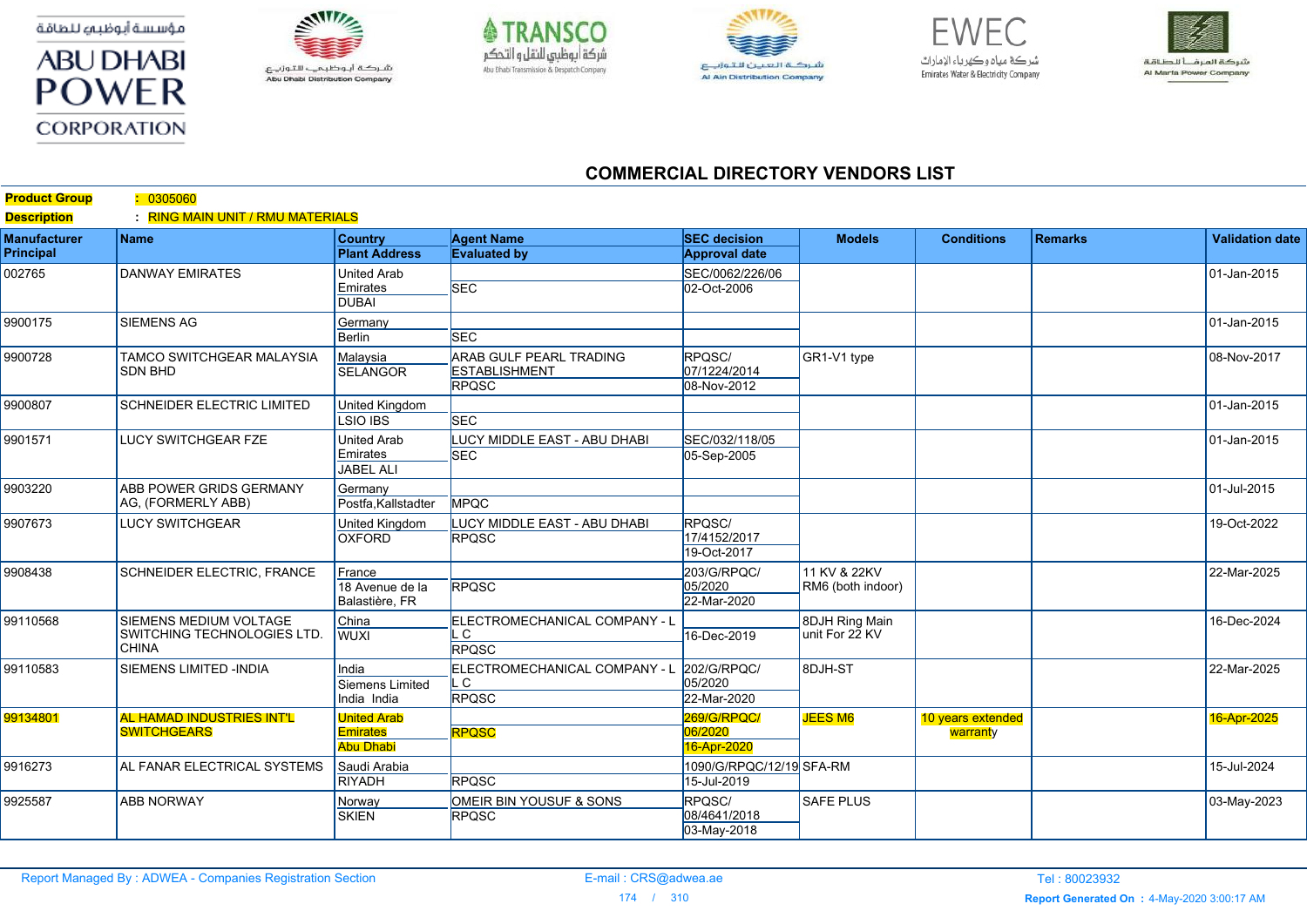مؤسسة أبوظبي للطاقة





Abu Dhabi Distribution Company





 $FIMFC$ شركة مياه وكهرباء الإمارات Emirates Water & Electricity Company



## **COMMERCIAL DIRECTORY VENDORS LIST**

| <b>Product Group</b><br><b>Description</b> | : 0305070<br>: SWITCHGEAR MV - AIS/HYBRID 11KV METAL CLAD SWG. FOR 11/0.4KV S/S |                                        |                                                   |                                             |                                                                        |                               |                                           |                        |
|--------------------------------------------|---------------------------------------------------------------------------------|----------------------------------------|---------------------------------------------------|---------------------------------------------|------------------------------------------------------------------------|-------------------------------|-------------------------------------------|------------------------|
| <b>Manufacturer</b><br>Principal           | <b>Name</b>                                                                     | <b>Country</b><br><b>Plant Address</b> | <b>Agent Name</b><br><b>Evaluated by</b>          | <b>SEC</b> decision<br><b>Approval date</b> | <b>Models</b>                                                          | <b>Conditions</b>             | <b>Remarks</b>                            | <b>Validation date</b> |
| 9902134                                    | ABB Sace Spa                                                                    | Italy                                  | OMEIR BIN YOUSUF & SONS                           |                                             | <b>AIS UNISAFE</b>                                                     |                               |                                           | 01-Jan-2015            |
|                                            |                                                                                 |                                        | PR.I                                              |                                             | <b>DRAW-OUT TYPE</b>                                                   |                               |                                           |                        |
| 9906034                                    | ABB EJF S.R.O.                                                                  | Czech Republic                         | OMEIR BIN YOUSUF & SONS                           | 1417/G/RPQC/                                | <b>AIS UNIGEAR ZS1</b><br><b>DRAW-OUT TYPE</b><br>& AIS UNIGEAR<br>550 |                               |                                           | 12-Oct-2024            |
|                                            |                                                                                 | <b>BRNO</b>                            | <b>RPQSC</b>                                      | 20/201                                      |                                                                        |                               |                                           |                        |
|                                            |                                                                                 |                                        |                                                   | 12-Oct-2019                                 |                                                                        |                               |                                           |                        |
| 9906435                                    | ELECTROTEL S.A.                                                                 | Romania                                | DHAFIR ENGINEERING SERVICES                       | 1092/G/RPQC/12/19 SPECTRACELL               | <b>WMT</b>                                                             |                               |                                           | 15-Jul-2024            |
|                                            |                                                                                 | <b>ALEXANDRIA</b>                      | COMPANY - L.L.C                                   | 15-Jul-2019                                 |                                                                        |                               |                                           |                        |
|                                            |                                                                                 |                                        | <b>RPQSC</b>                                      |                                             |                                                                        |                               |                                           |                        |
| 9907662                                    | SIEMENS S.A.                                                                    | Portugal                               | ELECTROMECHANICAL COMPANY - L                     | SEC/017/061/03                              | <b>NXAIR M</b><br>Switchgear only                                      |                               |                                           | $ 01$ -Jan-2015        |
|                                            |                                                                                 |                                        | . C<br><b>SEC</b>                                 | 27-Mar-2003                                 |                                                                        |                               |                                           |                        |
| 9908738                                    | MEIDEN SINGAPORE PTE LTD                                                        | Singapore                              |                                                   | SEC/060/215/2006                            | <b>HICLAD 10J/AIS</b><br><b>DRAW-OUT TYPE</b>                          |                               | Three years warranty required 01-Jan-2015 |                        |
|                                            |                                                                                 |                                        | <b>SEC</b>                                        | 02-Jul-2006                                 |                                                                        |                               |                                           |                        |
| 99102021                                   | MITSUBISHI ELECTRIC<br>CORPORATION - (MARUGAME)                                 | Japan                                  | ABU DHABI JAPAN INDUSTRIAL                        |                                             |                                                                        |                               |                                           | $ 01$ -Jan-2015        |
|                                            |                                                                                 | <b>MARUGAME</b>                        | <b>AGENCIES</b>                                   |                                             |                                                                        |                               |                                           |                        |
|                                            |                                                                                 |                                        | <b>SEC</b>                                        |                                             |                                                                        |                               |                                           |                        |
| 9910284                                    | ABU DHABI POWER AND<br><b>CONTROL SYSTEMS WORKS</b><br>(ADPAC)                  | <b>United Arab</b>                     | ELECTROMECHANICAL COMPANY - L                     | 870/G/RPQC/                                 | <b>SIMOPRIME</b>                                                       |                               |                                           | 17-Mar-2024            |
|                                            |                                                                                 | Emirates<br>Abu Dhabi,                 | . C<br><b>RPQSC</b>                               | 04/2019<br>17-Mar-2019                      |                                                                        |                               |                                           |                        |
|                                            |                                                                                 | Musaffah                               |                                                   |                                             |                                                                        |                               |                                           |                        |
| 99110568                                   | SIEMENS MEDIUM VOLTAGE<br>SWITCHING TECHNOLOGIES LTD.<br><b>CHINA</b>           | China                                  |                                                   | 1430/G/RPQC/                                | 8DJH                                                                   |                               |                                           | 16-Dec-2024            |
|                                            |                                                                                 | <b>WUXI</b>                            | <b>RPQSC</b>                                      | 21/201                                      |                                                                        |                               |                                           |                        |
|                                            |                                                                                 |                                        |                                                   | 16-Dec-2019                                 |                                                                        |                               |                                           |                        |
| 9911618                                    | EATON ELECTRIC NV (FORMERLY<br>HOLEC)                                           | Netherlands                            | <b>PRJ</b>                                        |                                             | <b>AIS DRAW-OUT</b><br><b>TYPE</b>                                     |                               |                                           | $ 01$ -Jan-2015        |
|                                            |                                                                                 |                                        |                                                   |                                             |                                                                        |                               |                                           |                        |
| 9912656                                    | SCHNEIDER ELEKTRIK, TURKEY                                                      | Turkey<br><b>KEMALPASA-</b>            | <b>DHAFIR GROUP FOR GENERAL</b><br><b>TRADING</b> | 1405/G/RPQC/<br>19/201                      | MCSET                                                                  |                               |                                           | 24-Nov-2024            |
|                                            |                                                                                 | <b>IZMIR</b>                           | <b>RPQSC</b>                                      | 24-Nov-2019                                 |                                                                        |                               |                                           |                        |
| 9913407                                    | EATON FZE (DUBAI BRANCH                                                         | <b>United Arab</b>                     | ADVANCED ELECTROMECHANICAL                        | RPQSC/                                      | Power xpert UX                                                         |                               |                                           | 11-Apr-2021            |
|                                            |                                                                                 | Emirates                               | TRADING - L L C                                   | 07/2917/2016                                |                                                                        |                               |                                           |                        |
|                                            |                                                                                 | <b>DUBAI</b>                           | <b>RPQSC</b>                                      | 11-Apr-2016                                 |                                                                        |                               |                                           |                        |
| 99134801                                   | AL HAMAD INDUSTRIES INT'L<br><b>SWITCHGEARS</b>                                 | <b>United Arab</b><br><b>Emirates</b>  | <b>RPQSC</b>                                      | <b>269/G/RPQC/</b><br>06/2020               | <b>OASIS MV</b><br>SG-063/125                                          | 10 years extended<br>warranty |                                           | 16-Apr-2025            |
|                                            |                                                                                 | <b>Abu Dhabi</b>                       |                                                   | 16-Apr-2020                                 |                                                                        |                               |                                           |                        |
|                                            |                                                                                 |                                        |                                                   |                                             |                                                                        |                               |                                           |                        |